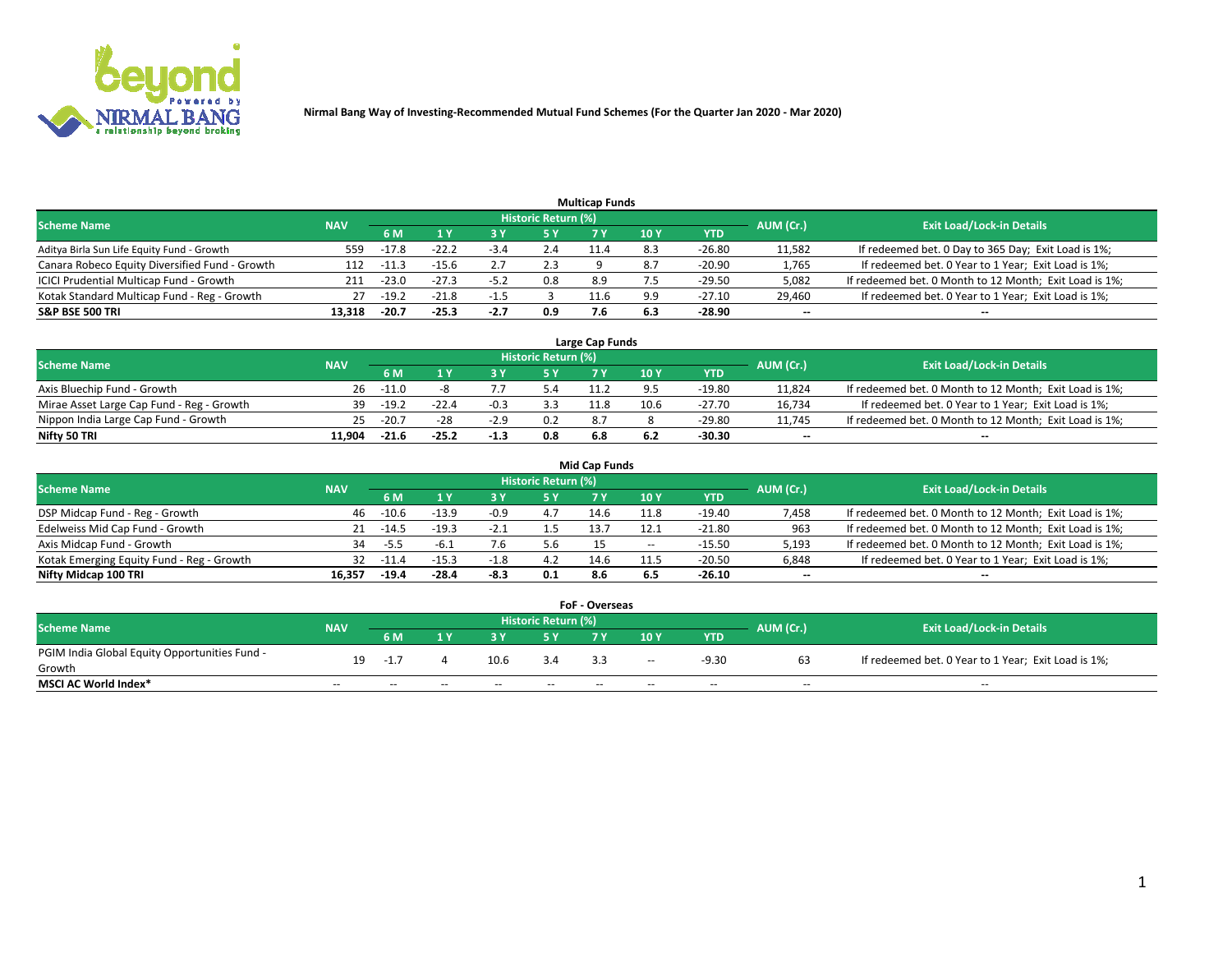

|                                                  |            |         |         |        | Historic Return (%) |      |      |            |                          |                                                     |
|--------------------------------------------------|------------|---------|---------|--------|---------------------|------|------|------------|--------------------------|-----------------------------------------------------|
| <b>Scheme Name</b>                               | <b>NAV</b> | 5 M     |         |        | 5 Y                 |      | 10Y  | <b>YTD</b> | AUM (Cr.)                | <b>Exit Load/Lock-in Details</b>                    |
| Canara Robeco Emerging Equities - Growth         | 76         | $-11.4$ | $-17.9$ | 0.0    |                     | 17.1 | 14.7 | -21.30     | 5,597                    | If redeemed bet. 0 Year to 1 Year; Exit Load is 1%; |
| Invesco India Growth Opportunities Fund - Growth |            | $-16.8$ | $-20.3$ | 0.9    | 2.4                 | 10.3 | 8.9  | $-25.50$   | 2,498                    | If redeemed bet. 0 Year to 1 Year; Exit Load is 1%; |
| Principal Emerging Bluechip Fund - Growth        | 84         | $-12.5$ | $-18.5$ |        |                     | 14.8 | 11.2 | -22.40     | 2,117                    | If redeemed bet. 0 Year to 1 Year; Exit Load is 1%; |
| NIFTY Large Midcap 250 TRI                       | 5.420      | $-18.7$ | $-24.3$ | $-2.8$ | 1.9                 |      | 7.6  | -26.90     | $\overline{\phantom{a}}$ | $- -$                                               |

| <b>Focused Funds</b>             |            |         |         |      |                            |      |       |            |                          |                                                        |  |  |  |
|----------------------------------|------------|---------|---------|------|----------------------------|------|-------|------------|--------------------------|--------------------------------------------------------|--|--|--|
| <b>Scheme Name</b>               | <b>NAV</b> |         |         |      | <b>Historic Return (%)</b> |      |       |            |                          | <b>Exit Load/Lock-in Details</b>                       |  |  |  |
|                                  |            | 6 M     |         |      |                            |      | 10 Y  | <b>YTD</b> | AUM (Cr.)                |                                                        |  |  |  |
| Axis Focused 25 Fund - Growth    | 24         | $-10.2$ | $-9.8$  |      | 5.9                        | 11.2 | $- -$ | -21.10     | 9.764                    | If redeemed bet. 0 Month to 12 Month; Exit Load is 1%; |  |  |  |
| SBI Focused Equity Fund - Growth | 125        |         | $-8.9$  |      |                            | 12.2 | 13.7  | $-18.50$   | 8.264                    | If redeemed bet. 0 Year to 1 Year: Exit Load is 1%:    |  |  |  |
| S&P BSE 500 TRI                  | 13.318     | $-20.7$ | $-25.3$ | -2., | 0.9                        |      |       | -28.90     | $\overline{\phantom{a}}$ | $\overline{\phantom{a}}$                               |  |  |  |

| <b>Small Cap Funds</b>                         |            |         |         |                     |           |        |       |            |                          |                                                     |  |  |  |  |
|------------------------------------------------|------------|---------|---------|---------------------|-----------|--------|-------|------------|--------------------------|-----------------------------------------------------|--|--|--|--|
| <b>Scheme Name</b>                             | <b>NAV</b> |         |         | Historic Return (%) |           |        |       |            |                          | <b>Exit Load/Lock-in Details</b>                    |  |  |  |  |
|                                                |            | 6 M     |         |                     | <b>5Y</b> |        | 10Y   | <b>YTD</b> | AUM (Cr.)                |                                                     |  |  |  |  |
| Franklin India Smaller Companies Fund - Growth | 37         | $-21.6$ | $-30.9$ | $-9.2$              | -0.9      | 12.7   |       | $-25.10$   | 6,628                    | If redeemed bet. 0 Year to 1 Year; Exit Load is 1%; |  |  |  |  |
| HDFC Small Cap Fund - Growth                   | 28         | $-25.4$ | $-34.9$ | $-4.3$              | 1.6       | 9.4    | 7.6   | $-26.20$   | 9,154                    | If redeemed bet. 0 Year to 1 Year; Exit Load is 1%; |  |  |  |  |
| L&T Emerging Businesses Fund - Reg - Growth    | 17         | $-24.6$ | $-32.9$ | -6.8                | 2.4       | $\sim$ | $- -$ | $-27.90$   | 5,606                    | If redeemed bet. 0 Year to 1 Year; Exit Load is 1%; |  |  |  |  |
| SBI Small Cap Fund - Growth                    | 43         | $-12.0$ | $-15.2$ |                     | 8.1       | 19.6   | 15.2  | $-18.80$   | 3,476                    | If redeemed bet. 0 Year to 1 Year; Exit Load is 1%; |  |  |  |  |
| Nifty Smallcap 100 TRI                         | 4.954      | $-26.7$ | $-37.7$ | $-15.2$             | $-5.8$    | 4.2    | 2.4   | -30.90     | $\overline{\phantom{a}}$ | $- -$                                               |  |  |  |  |

## **ELSS Schemes (Tax Saving u/s 80-C)**

| <b>Scheme Name</b>                           | <b>NAV</b> |         |         | <b>Historic Return (%)</b> |           |      |      |          | AUM (Cr.) | <b>Exit Load/Lock-in Details</b> |
|----------------------------------------------|------------|---------|---------|----------------------------|-----------|------|------|----------|-----------|----------------------------------|
|                                              |            | 6 M     | 1 Y     | 3 Y                        | <b>5Y</b> | 7 Y  | 10Y  | YTD      |           |                                  |
| Aditya Birla Sun Life Tax Relief 96 - Growth | 25         | -13.7   | $-19.6$ | 0.2                        | 2.6       | 12.2 | 8.7  | $-22.10$ | 10,073    | Nil                              |
| Axis Long Term Equity Fund - Growth          | 39         | $-10.4$ | $-9.7$  | 4.1                        | 4.3       | 15.2 | 13.8 | $-20.60$ | 21,659    | Nil                              |
| Canara Robeco Equity Tax Saver Fund - Growth | 54         | -11.5   | $-15.6$ |                            | 2.3       | 9.5  |      | $-20.80$ | 1,036     | Nil                              |
| Invesco India Tax Plan - Growth              | 41         | -14.5   | $-19.3$ | 0.1                        | 2.2       | 11.4 | 10.1 | $-23.90$ | 1,028     | Nil                              |
| Mirae Asset Tax Saver Fund - Reg - Growth    | 14         | $-17.9$ | $-20.2$ |                            | $- -$     | --   | --   | $-27.00$ | 3,282     | Nil                              |
| S&P BSE 200 TRI                              | 4.313      | $-20.7$ | $-24.7$ |                            | 1.2       |      | 6.5  | -29.00   | $-$       | $- -$                            |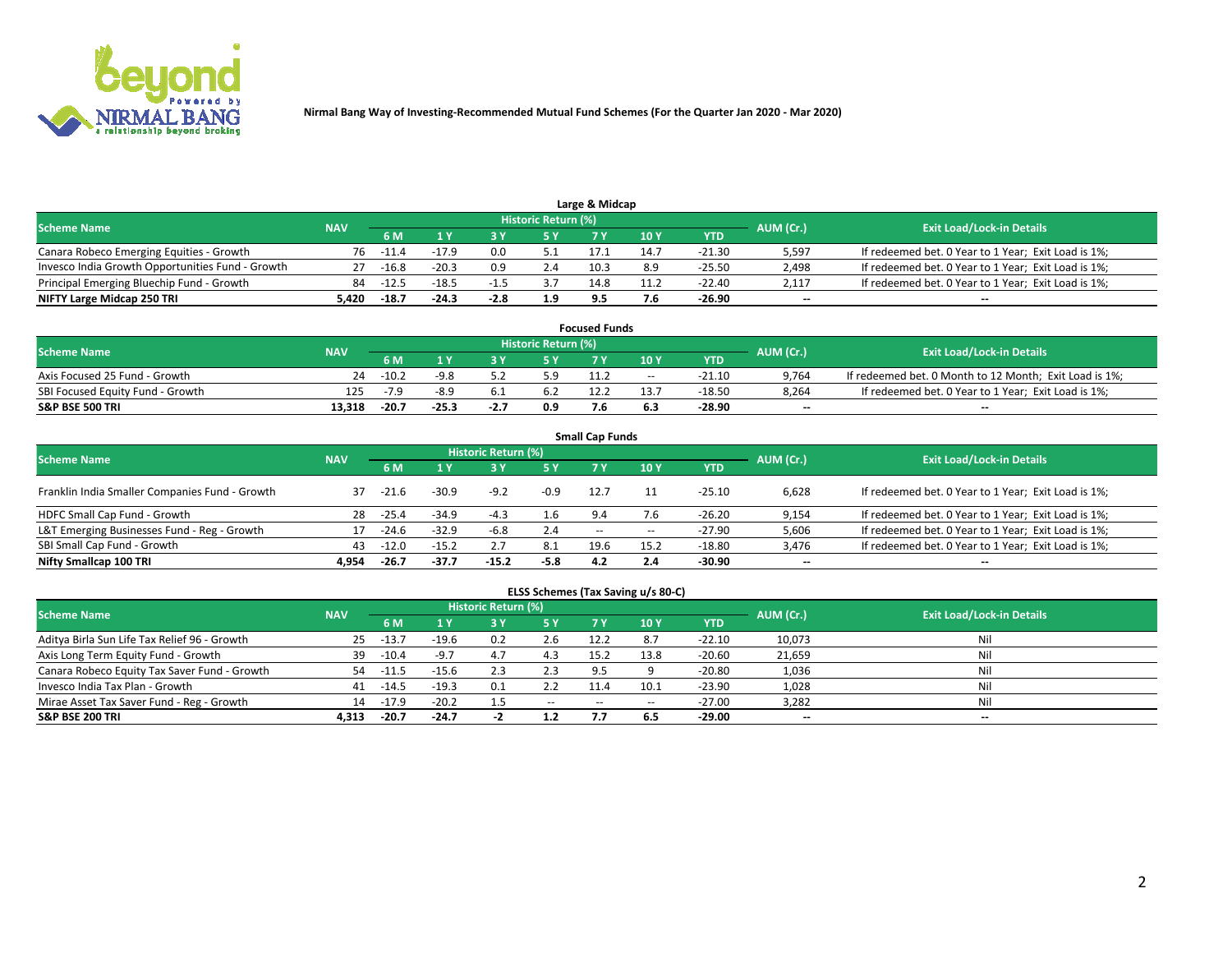

|                                           |            |         |         |                     |     | <b>Contra/Value Fund</b> |     |          |           |                                                     |
|-------------------------------------------|------------|---------|---------|---------------------|-----|--------------------------|-----|----------|-----------|-----------------------------------------------------|
| <b>Scheme Name</b>                        | <b>NAV</b> |         |         | Historic Return (%) |     |                          |     |          | AUM (Cr.) | <b>Exit Load/Lock-in Details</b>                    |
|                                           |            | 6 M     |         |                     | 5 Y | 7 V                      | 10Y | YTD      |           |                                                     |
| Kotak India EQ Contra Fund - Reg - Growth | 40         | $-19.2$ | $-22.9$ |                     | 1.8 |                          |     | $-27.10$ | 866       | If redeemed bet. 0 Year to 1 Year; Exit Load is 1%; |
| Invesco India Contra Fund - Growth        | 37         | $-16.7$ | $-23$   |                     | 2.9 | 12.5                     | ΩI  | -24.60   | 4,669     | If redeemed bet. 0 Year to 1 Year; Exit Load is 1%; |
| UTI Value Opportunities Fund - Growth     | 48         | $-16.7$ | $-21.4$ | $-2.3$              |     |                          |     | -25.80   | 4,403     | If redeemed bet. 0 Year to 1 Year; Exit Load is 1%; |
| Nippon India Value Fund - Growth          |            | $-20.0$ | $-25.6$ | $-3.2$              | 0.5 | 8.5                      |     | -27.40   | 2,948     | If redeemed bet. 0 Year to 1 Year; Exit Load is 1%; |
| <b>S&amp;P BSE 500 TRI</b>                | 13.318     | $-20.7$ | $-25.3$ | $-2.7$              | 0.9 |                          | 6.3 | $-28.90$ | $\sim$    | $- -$                                               |

|                                                                           |            |         |         |                     |        | Sector/Thematic |               |            |           |                                                        |
|---------------------------------------------------------------------------|------------|---------|---------|---------------------|--------|-----------------|---------------|------------|-----------|--------------------------------------------------------|
| <b>Scheme Name</b>                                                        | <b>NAV</b> |         |         | Historic Return (%) |        |                 |               |            | AUM (Cr.) | <b>Exit Load/Lock-in Details</b>                       |
|                                                                           |            | 6 M     | 1 Y     | 73 Y                | 75 Y   | 7 Y             | 10Y           | <b>YTD</b> |           |                                                        |
| Canara Robeco Consumer Trends Fund - Reg -<br>Growth                      | 34         | $-10.9$ | $-13.3$ | 3.2                 | 5.2    | 12              | 11.6          | $-20.80$   | 392       | If redeemed bet. 0 Year to 1 Year; Exit Load is 1%;    |
| Mirae Asset Great Consumer Fund - Growth                                  | 28         | $-14.7$ | $-18.3$ | 3.8                 | 4.5    | 12.3            | $\sim$ $\sim$ | $-24.10$   | 986       | If redeemed bet. 0 Year to 1 Year; Exit Load is 1%;    |
| ICICI Prudential Technology Fund - Growth                                 | 43         | $-29.0$ | $-26.3$ | 1.6                 | 0.4    | 10.2            | 10.8          | $-26.30$   | 388       | If redeemed bet. 0 Day to 15 Day; Exit Load is 1%;     |
| Nippon India Pharma Fund - Growth                                         | 136        | $-4.0$  | $-9.5$  | $-0.3$              | $-0.2$ | 10.8            | 11.3          | $-10.60$   | 2.421     | If redeemed bet. 0 Year to 1 Year; Exit Load is 1%;    |
| BNP Paribas India Consumption Fund - Reg - Growth                         | 11         | $-6.1$  | $-5.2$  | $- -$               | $- -$  | $- -$           | $- -$         | $-17.80$   | 534       | If redeemed bet. 0 Month to 12 Month; Exit Load is 1%; |
| ICICI Prudential Banking and Financial Services Fund -<br>Retail - Growth | 46         | $-24.0$ | $-28.6$ | $-3.2$              | 3.8    | 11.5            |               | $-34.40$   | 3,372     | If redeemed bet. 0 Day to 15 Day; Exit Load is 1%;     |
| <b>S&amp;P BSE 500 TRI</b>                                                | 13,318     | $-20.7$ | $-25.3$ | $-2.7$              | 0.9    | 7.6             | 6.3           | $-28.90$   | $\sim$    | $\overline{\phantom{a}}$                               |

|                                                            |            |         |         |                     |        |       | <b>Dynamic Asset Allocation Funds</b> |            |           |                                                          |
|------------------------------------------------------------|------------|---------|---------|---------------------|--------|-------|---------------------------------------|------------|-----------|----------------------------------------------------------|
| <b>Scheme Name</b>                                         | <b>NAV</b> |         |         | Historic Return (%) |        |       |                                       |            | AUM (Cr.) | <b>Exit Load/Lock-in Details</b>                         |
|                                                            |            | 6 M     | 1 Y     | 73 Y                | 5 Y    | 7 Y   | 10Y                                   | <b>YTD</b> |           |                                                          |
| ICICI Prudential Balanced Advantage Fund - Reg -<br>Growth | 30         | $-13.4$ | $-13.4$ | 0.4                 | 3.6    | 8.8   | 9.2                                   | $-20.20$   | 28,092    | If redeemed bet. 0 Year to 1 Year; Exit Load is 1%;      |
| Invesco India Dynamic Equity Fund - Growth                 | 25         | $-12.3$ | $-13.9$ | 0.2                 | 1.9    | 8.7   |                                       | $-18.10$   | 838       | If redeemed bet. 0 Month to 3 Month; Exit Load is 0.25%; |
| Nippon India Balanced Advantage Fund - Growth              | 81         | -9.6    | $-10.3$ | 1.9                 | 3.2    | 9.3   | 8.9                                   | $-14.50$   | 2,956     | If redeemed bet. 0 Month to 12 Month; Exit Load is 1%;   |
| HDFC Balanced Advantage Fund - Growth                      | 150        | $-20.5$ | $-24$   | $-1.8$              |        | 7.5   | 7.3                                   | $-25.70$   | 40,920    | If redeemed bet. 0 Year to 1 Year; Exit Load is 1%;      |
| SBI Dynamic Asset Allocation Fund - Reg - Growth           | 12         | $-12.3$ | $-13.7$ | 0.4                 | $\sim$ | $- -$ | $- -$                                 | $-17.50$   | 614       | If redeemed bet. 0 Month to 12 Month; Exit Load is 1%;   |
| NIFTY 50 Hybrid Composite Debt 65:35 Index                 | 8.472      | $-12.9$ | $-13.3$ | 2.2                 | 3.6    | 7.6   | 7.2                                   | $-19.80$   | --        | --                                                       |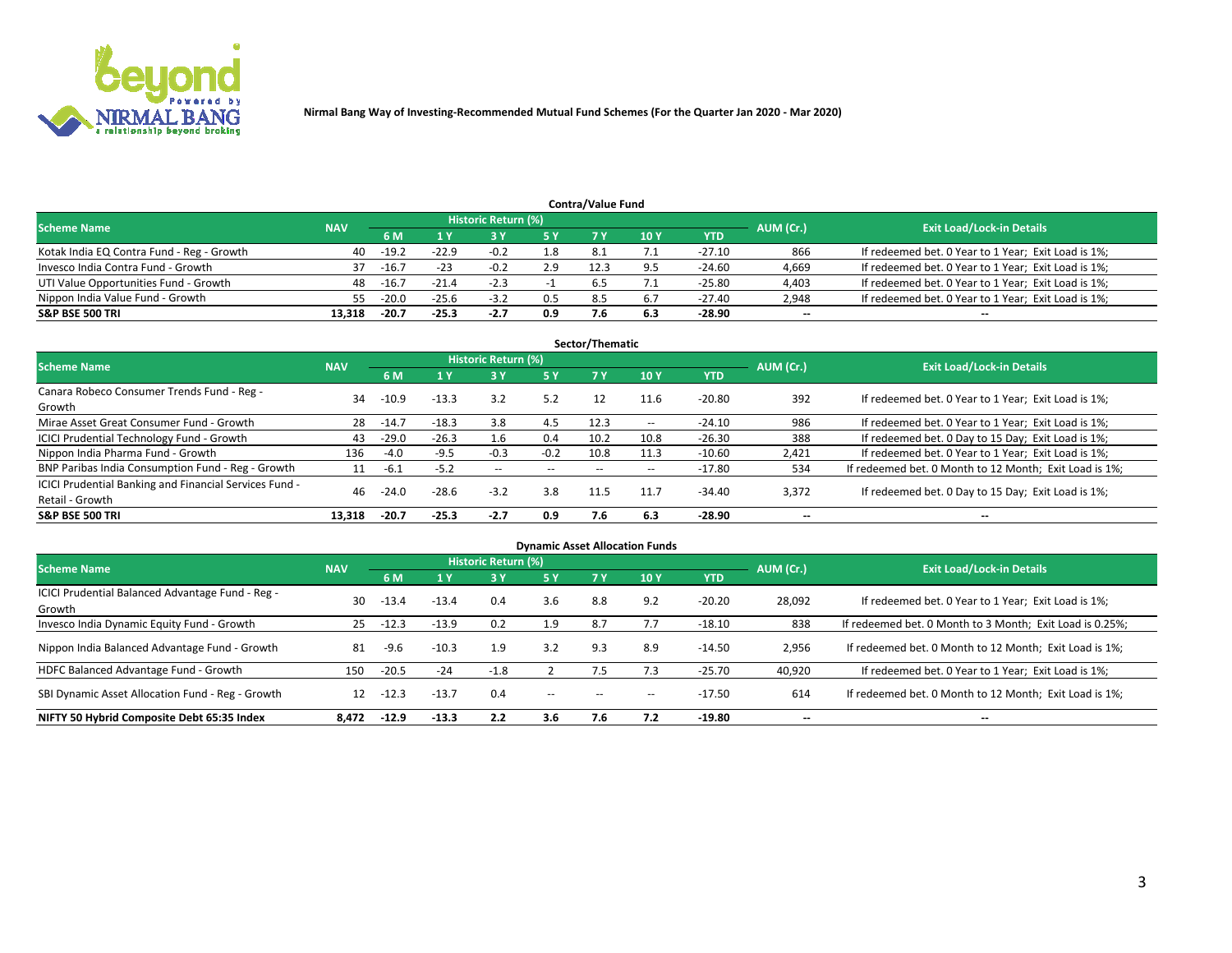

|                                                 |            |         |         |                            |       | <b>Hybrid Aggressive</b> |      |          |                          |                                                        |
|-------------------------------------------------|------------|---------|---------|----------------------------|-------|--------------------------|------|----------|--------------------------|--------------------------------------------------------|
| <b>Scheme Name</b>                              | <b>NAV</b> |         |         | <b>Historic Return (%)</b> |       |                          |      |          | AUM (Cr.)                | <b>Exit Load/Lock-in Details</b>                       |
|                                                 |            | 6 M     |         |                            | 5 Y   | 7١                       | 10Y  | YTD      |                          |                                                        |
| ICICI Prudential Equity & Debt Fund - Growth    | 107        | $-17.0$ | $-19.4$ | $-2.1$                     | 2.8   | 9.8                      | 10   | $-23.80$ | 20,611                   | If redeemed bet. 0 Year to 1 Year; Exit Load is 1%;    |
| Mirae Asset Hybrid - Equity Fund - Reg - Growth | 12         | -13.5   | $-15.5$ |                            | $- -$ | $- -$                    |      | $-21.20$ | 3,424                    | If redeemed bet. 0 Year to 1 Year; Exit Load is 1%;    |
| SBI Equity Hybrid Fund - Growth                 | 120        | $-9.8$  |         | 3.,                        | 4.7   | 11.6                     | 9.6  | -17.40   | 32,470                   | If redeemed bet. 0 Month to 12 Month; Exit Load is 1%; |
| Canara Robeco Equity Hybrid Fund - Growth       | 142        |         | $-9.3$  |                            | 4.6   | 10.9                     | 10.1 | $-15.40$ | 3,071                    | If redeemed bet. 0 Year to 1 Year; Exit Load is 1%;    |
| NIFTY 50 Hybrid Composite Debt 65:35 Index      | 8.472      | $-12.9$ | $-13.3$ | 2.2                        | 3.6   |                          |      | -19.80   | $\overline{\phantom{a}}$ | $- -$                                                  |

|                                            |            |           |                                  |     |                | <b>Arbitrage Fund</b> |            |        |                                                          |
|--------------------------------------------|------------|-----------|----------------------------------|-----|----------------|-----------------------|------------|--------|----------------------------------------------------------|
| <b>Scheme Name</b>                         | <b>NAV</b> | AUM (Cr.) | <b>Exit Load/Lock-in Details</b> |     |                |                       |            |        |                                                          |
|                                            |            | 1 M.      | 3 M                              | 6 M | 1 <sub>Y</sub> |                       | <b>YTD</b> |        |                                                          |
| IDFC Arbitrage Fund - Reg - Growth         | 25         | b         |                                  |     |                |                       | 6.20       | 12,007 | If redeemed bet. 0 Month to 1 Month; Exit Load is 0.25%; |
| Kotak Equity Arbitrage Fund - Reg - Growth | 28         | -8.0      |                                  |     | b.4            |                       | 6.70       | 17,662 | If redeemed bet. 0 Day to 30 Day; Exit Load is 0.25%;    |
| Nippon India Arbitrage Fund - Growth       | 20         | b.:       |                                  |     |                |                       | 6.20       | 10.423 | If redeemed bet. 0 Month to 1 Month; Exit Load is 0.25%; |

|                                          |            |           |                                  |                 |                          | <b>Equity Saver</b> |       |            |                          |                                                        |
|------------------------------------------|------------|-----------|----------------------------------|-----------------|--------------------------|---------------------|-------|------------|--------------------------|--------------------------------------------------------|
| Scheme Name                              | <b>NAV</b> | AUM (Cr.) | <b>Exit Load/Lock-in Details</b> |                 |                          |                     |       |            |                          |                                                        |
|                                          |            | 6 M       |                                  |                 | 5 V                      |                     | 10Y   | <b>YTD</b> |                          |                                                        |
| Axis Equity Saver Fund - Reg - Growth    |            | -6.3      | -5.6                             |                 | $\sim$                   | $- -$               | $- -$ | -10.80     | 793                      | If redeemed bet. 0 Month to 12 Month; Exit Load is 1%; |
| Kotak Equity Savings Fund - Reg - Growth |            | $-5$      |                                  |                 | 4.6                      | $- -$               | --    | -10.80     | 1.712                    | If redeemed bet. 0 Year to 1 Year; Exit Load is 1%;    |
| CRISIL Hybrid 50+50 - Moderate Index*    | $- -$      |           | $\overline{\phantom{a}}$         | $\qquad \qquad$ | $\overline{\phantom{a}}$ | $\sim$              | --    | $- -$      | $\overline{\phantom{a}}$ | $- -$                                                  |

| <b>Liquid Funds</b>              |            |      |     |                            |     |                          |            |                 |                          |                                  |  |  |  |
|----------------------------------|------------|------|-----|----------------------------|-----|--------------------------|------------|-----------------|--------------------------|----------------------------------|--|--|--|
| Scheme Name                      | <b>NAV</b> |      |     | <b>Historic Return (%)</b> |     |                          | <b>YTM</b> | Avg             | AUM (Cr.)                | <b>Exit Load/Lock-in Details</b> |  |  |  |
|                                  |            | 1 W. | ว พ | 1 M                        | 3M  | 1 <sup>Y</sup>           |            | <b>Maturity</b> |                          |                                  |  |  |  |
| Axis Liquid Fund - Growth        | 2.187      |      |     |                            | 5.2 |                          | 44.د       | 0.10            | 30,919                   | *Ref Footnote                    |  |  |  |
| IDFC Cash Fund - Reg - Growth    | 2.384      | 1.9  |     |                            | 4.9 |                          | 5.34       | 0.08            | 9,121                    | *Ref Footnote                    |  |  |  |
| Kotak Liquid Fund - Reg - Growth | 3,989      | 1.5  |     | <sup>4.,</sup>             | 4.9 |                          |            | 0.09            | 25,945                   | *Ref Footnote                    |  |  |  |
| <b>CRISIL Liquid Fund Index</b>  | $\sim$     | 2.7  |     | 4.9                        | 5.4 | $\overline{\phantom{a}}$ | --         | $\sim$          | $\overline{\phantom{a}}$ | $\sim$                           |  |  |  |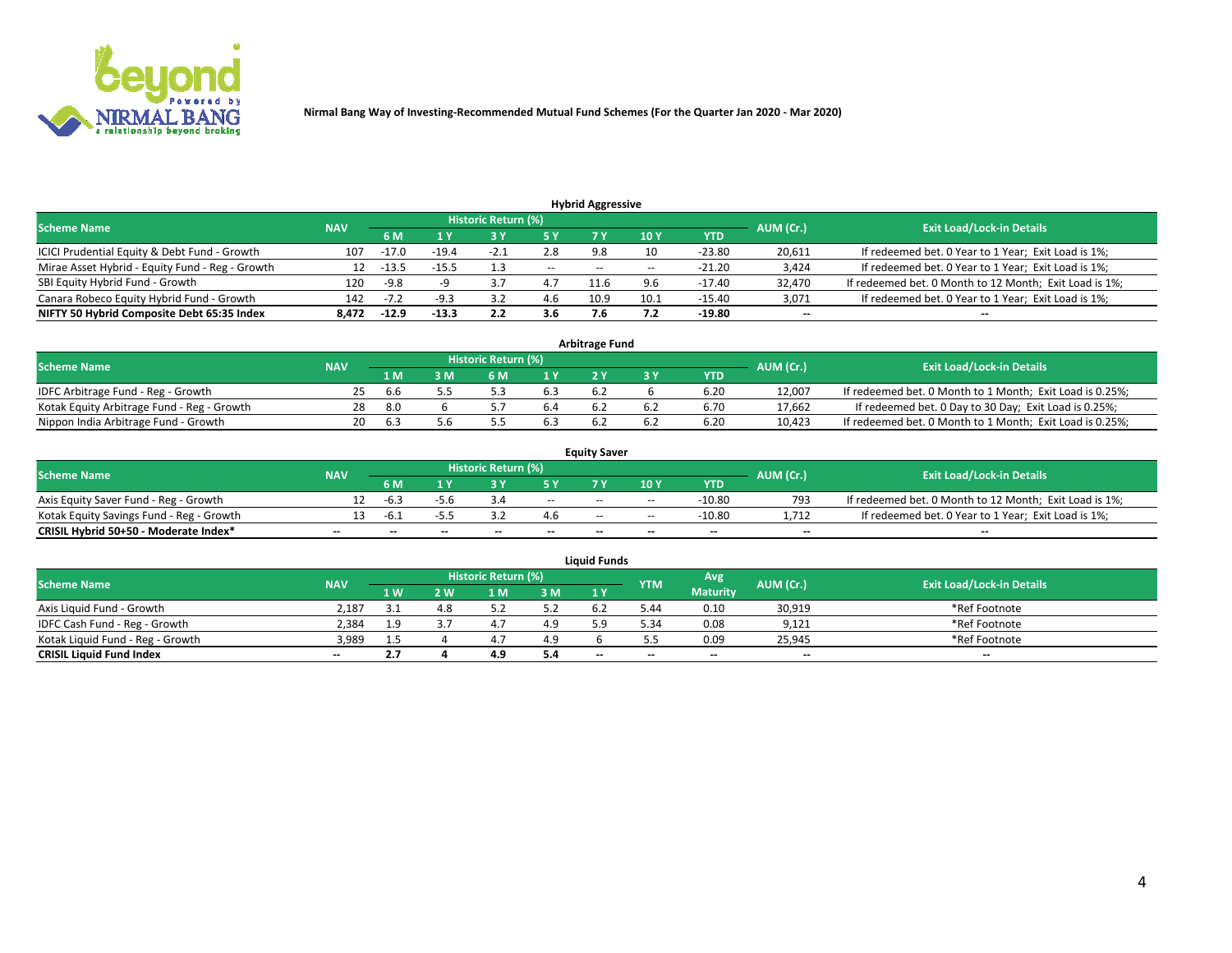

| <b>Ultra Short Fund</b>                       |            |     |     |                     |     |       |            |                 |           |                                  |  |  |  |  |
|-----------------------------------------------|------------|-----|-----|---------------------|-----|-------|------------|-----------------|-----------|----------------------------------|--|--|--|--|
| <b>Scheme Name</b>                            | <b>NAV</b> |     |     | Historic Return (%) |     |       | <b>YTM</b> | Avg             | AUM (Cr.) | <b>Exit Load/Lock-in Details</b> |  |  |  |  |
|                                               |            | 1 M | 3 M | 6 M                 | 1 Y | 3 Y   |            | <b>Maturity</b> |           |                                  |  |  |  |  |
| IDFC Ultra Short Term Fund - Reg - Growth     |            |     |     |                     | 7.1 | $- -$ | 5.88       | 0.43            | 5,798     | Nil                              |  |  |  |  |
| Sundaram Ultra Short Term Fund - Reg - Growth | 10         | 0.4 |     | 4.                  | $-$ | --    | ۔ 69.د     | 0.37            | 335       | Nil                              |  |  |  |  |
| L&T Ultra Short Term Fund - Growth            |            |     |     |                     | 6.8 |       | 5.82       | 0.41            | 2,786     | Nil                              |  |  |  |  |
| <b>NIFTY Ultra Short Duration Debt Index</b>  | 4.045      | 3.9 | 5.5 | <b>b.l</b>          | 7.3 |       | $\sim$     | $\sim$          | $\sim$    | $- -$                            |  |  |  |  |

| <b>Monev Market Fund</b>                                   |            |     |     |                     |        |        |            |                 |                          |                                  |  |  |  |
|------------------------------------------------------------|------------|-----|-----|---------------------|--------|--------|------------|-----------------|--------------------------|----------------------------------|--|--|--|
| <b>Scheme Name</b>                                         | <b>NAV</b> |     |     | Historic Return (%) |        |        | <b>YTM</b> | Avg             | AUM (Cr.)                | <b>Exit Load/Lock-in Details</b> |  |  |  |
|                                                            |            | 1 M | 3 M | 6 M                 | 1Y     | 3Y     |            | <b>Maturity</b> |                          |                                  |  |  |  |
| Aditya Birla Sun Life Money Manager Fund - Reg -<br>Growth | 267        | 0.7 |     |                     |        |        | 6.09       | 0.64            | 13,471                   | Nil                              |  |  |  |
| Franklin India Savings Fund - Growth                       |            |     | 4.6 |                     |        |        | 5.77       | 0.40            | 4,568                    | Nil                              |  |  |  |
| Nippon India Money Market Fund - Growth                    | 3,019      | 2.7 |     |                     | 7.3    |        | 5.8        | 0.35            | 5,827                    | Nil                              |  |  |  |
| <b>CRISIL Liquid Fund Index</b>                            | $- -$      | 4.9 | 5.4 | 5.6                 | $\sim$ | $\sim$ |            | $- -$           | $\overline{\phantom{a}}$ | $- -$                            |  |  |  |

| <b>Short Term Fund</b>                          |            |             |     |                     |      |            |            |                 |           |                                  |  |  |  |  |
|-------------------------------------------------|------------|-------------|-----|---------------------|------|------------|------------|-----------------|-----------|----------------------------------|--|--|--|--|
| <b>Scheme Name</b>                              | <b>NAV</b> |             |     | Historic Return (%) |      |            | <b>YTM</b> | Avg             | AUM (Cr.) | <b>Exit Load/Lock-in Details</b> |  |  |  |  |
|                                                 |            | 1 M         | 3 M | 6 M                 | 1 Y  | <b>3 Y</b> |            | <b>Maturity</b> |           |                                  |  |  |  |  |
| Axis Short Term Fund - Growth                   | 22         | $-17.5$     | 2.6 |                     | 7.9  |            | 6.63       | 3.20            | 5,398     | Nil                              |  |  |  |  |
| HDFC Short Term Debt Fund - Growth              |            | $22 - 17.3$ |     |                     | -8.1 |            | 6.85       | 2.94            | 12,216    | Nil                              |  |  |  |  |
| IDFC Bond Fund - Short Term Plan - Reg - Growth | 41         | $-18.5$     | 1.8 |                     |      |            | 6.42       | 2.07            | 12,341    | Nil                              |  |  |  |  |
| Kotak Bond Short Term Fund - Reg - Growth       | 38         | $-14.0$     | 4.1 |                     |      |            | 6.84       | 3.07            | 11,560    | Nil                              |  |  |  |  |
| L&T Short Term Bond Fund - Reg - Growth         | 19.        | $-12.3$     |     |                     |      |            | 6.29       | 2.18            | 5,190     | Nil                              |  |  |  |  |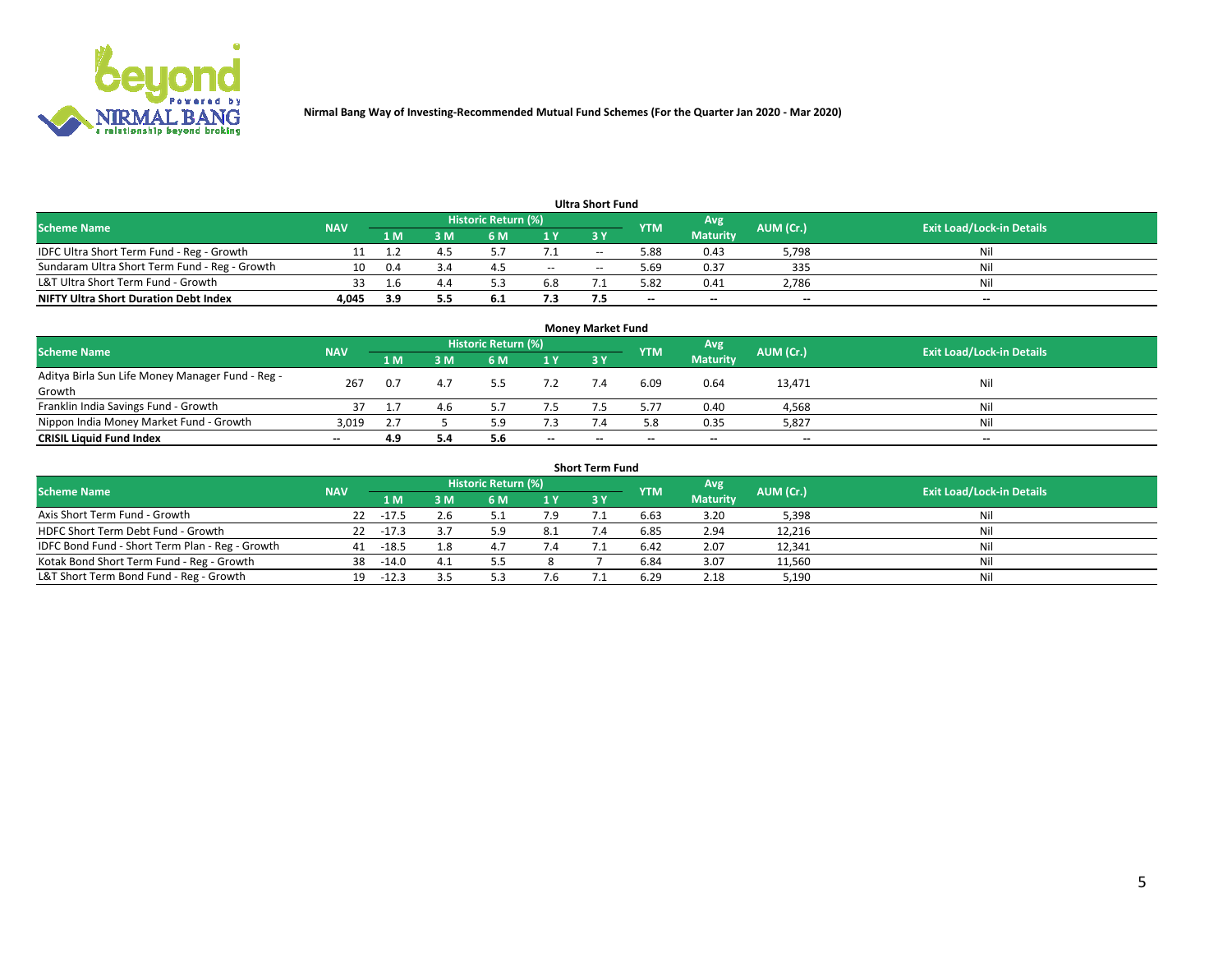

| <b>Low Duration Fund</b>                  |            |        |     |                            |  |    |            |                 |           |                                  |  |  |  |
|-------------------------------------------|------------|--------|-----|----------------------------|--|----|------------|-----------------|-----------|----------------------------------|--|--|--|
| <b>Scheme Name</b>                        | <b>NAV</b> |        |     | <b>Historic Return (%)</b> |  |    | <b>YTM</b> | Avg             | AUM (Cr.) | <b>Exit Load/Lock-in Details</b> |  |  |  |
|                                           |            | 1 M    | ያ M | 5 M                        |  | 2V |            | <b>Maturity</b> |           |                                  |  |  |  |
| Axis Treasury Advantage Fund - Growth     | 2.233      | $-5.9$ |     |                            |  |    |            | 0.97            | 5,894     | Nil                              |  |  |  |
| Canara Robeco Savings Fund - Reg - Growth |            | $-5.4$ |     |                            |  |    | 5.88       | 0.88            | 1,127     | Nil                              |  |  |  |
| IDFC Low Duration Fund - Reg - Growth     |            | $-4.8$ | 3.8 |                            |  |    | 5.93       | 1.02            | 6.222     | Nil                              |  |  |  |

| <b>Banking &amp; PSU Bond Funds</b>            |            |         |    |                            |      |           |            |                 |           |                                  |  |  |  |
|------------------------------------------------|------------|---------|----|----------------------------|------|-----------|------------|-----------------|-----------|----------------------------------|--|--|--|
| <b>Scheme Name</b>                             | <b>NAV</b> |         |    | <b>Historic Return (%)</b> |      |           | <b>YTM</b> | Avg             | AUM (Cr.) | <b>Exit Load/Lock-in Details</b> |  |  |  |
|                                                |            | 1 M     | sм | 6 M                        | 71 Y | <b>3Y</b> |            | <b>Maturity</b> |           |                                  |  |  |  |
| HDFC Banking and PSU Debt Fund - Reg - Growth  | 16         | $-22.9$ |    |                            | -8.1 |           | 7.00       | 3.10            | 5,323     | Ni                               |  |  |  |
| Kotak Banking and PSU Debt Fund - Reg - Growth | 46         | $-20.0$ |    |                            | 9.1  |           |            | 3.58            | 5,225     | Ni                               |  |  |  |
| IDFC Banking & PSU Debt Fund - Reg - Growth    |            | $-24.9$ |    |                            | 8.1  |           | 6.56       | 3.02            | 14.069    | Ni                               |  |  |  |

| <b>Corporate Bond Funds</b>                         |            |         |     |                     |      |            |            |                 |           |                                                         |  |  |  |  |
|-----------------------------------------------------|------------|---------|-----|---------------------|------|------------|------------|-----------------|-----------|---------------------------------------------------------|--|--|--|--|
| <b>Scheme Name</b>                                  | <b>NAV</b> |         |     | Historic Return (%) |      |            | <b>YTM</b> | Avg             | AUM (Cr.) | <b>Exit Load/Lock-in Details</b>                        |  |  |  |  |
|                                                     |            | 1 M     | 3 M | 6 M                 | 1 Y  | <b>3 Y</b> |            | <b>Maturity</b> |           |                                                         |  |  |  |  |
| ICICI Prudential Corporate Bond Fund - Reg - Growth | 21         | $-12.8$ | 4.2 | 5.8                 | 8.3  |            | 6.61       | 2.50            | 13,243    | Nil                                                     |  |  |  |  |
| L&T Triple Ace Bond Fund - Reg - Growth             |            | $-29.2$ |     |                     | 11.4 |            |            | 8.45            | 3,081     | If redeemed bet. 0 Month to 3 Month; Exit Load is 0.5%; |  |  |  |  |
| Kotak Corporate Bond Fund - Std - Growth            | 2.657      | $-11.4$ |     |                     |      |            | 6.51       | 1.61            | 4,840     | Nil                                                     |  |  |  |  |

| <b>Credit Risk Fund</b>                    |            |         |     |                     |     |     |            |                 |           |                                                           |  |  |
|--------------------------------------------|------------|---------|-----|---------------------|-----|-----|------------|-----------------|-----------|-----------------------------------------------------------|--|--|
| <b>Scheme Name</b>                         | <b>NAV</b> |         |     | Historic Return (%) |     |     | <b>YTM</b> | Avg             | AUM (Cr.) | <b>Exit Load/Lock-in Details</b>                          |  |  |
|                                            |            | 1 M     | I M | 6 M                 | 1 Y | 3Y  |            | <b>Maturity</b> |           |                                                           |  |  |
| ICICI Prudential Credit Risk Fund - Growth | 21         | -14.6   | 4.7 |                     | 8.5 |     | 9.08       | 2.23            | 12,872    | If redeemed bet. 0 Year to 1 Year; Exit Load is 1%;       |  |  |
| Kotak Credit Risk Fund - Reg - Growth      | 22.        | $-33.0$ |     |                     | 6.5 | h.h | 8.49       | 2.66            | 5,280     | If redeemed bet. 0 Year to 1 Year; Exit Load is 1%;       |  |  |
|                                            |            |         |     |                     |     |     |            |                 |           | If redeemed bet. 0 Month to 12 Month; Exit Load is 3%; If |  |  |
| SBI Credit Risk Fund - Growth              |            | -13.5   |     |                     | 5.3 |     | 8.4        | 2.45            | 5,083     | redeemed bet. 12 Month to 24 Month; Exit Load is 1.5%; If |  |  |
|                                            |            |         |     |                     |     |     |            |                 |           | redeemed bet. 24 Month to 36 Month; Exit Load is 0.75%;   |  |  |